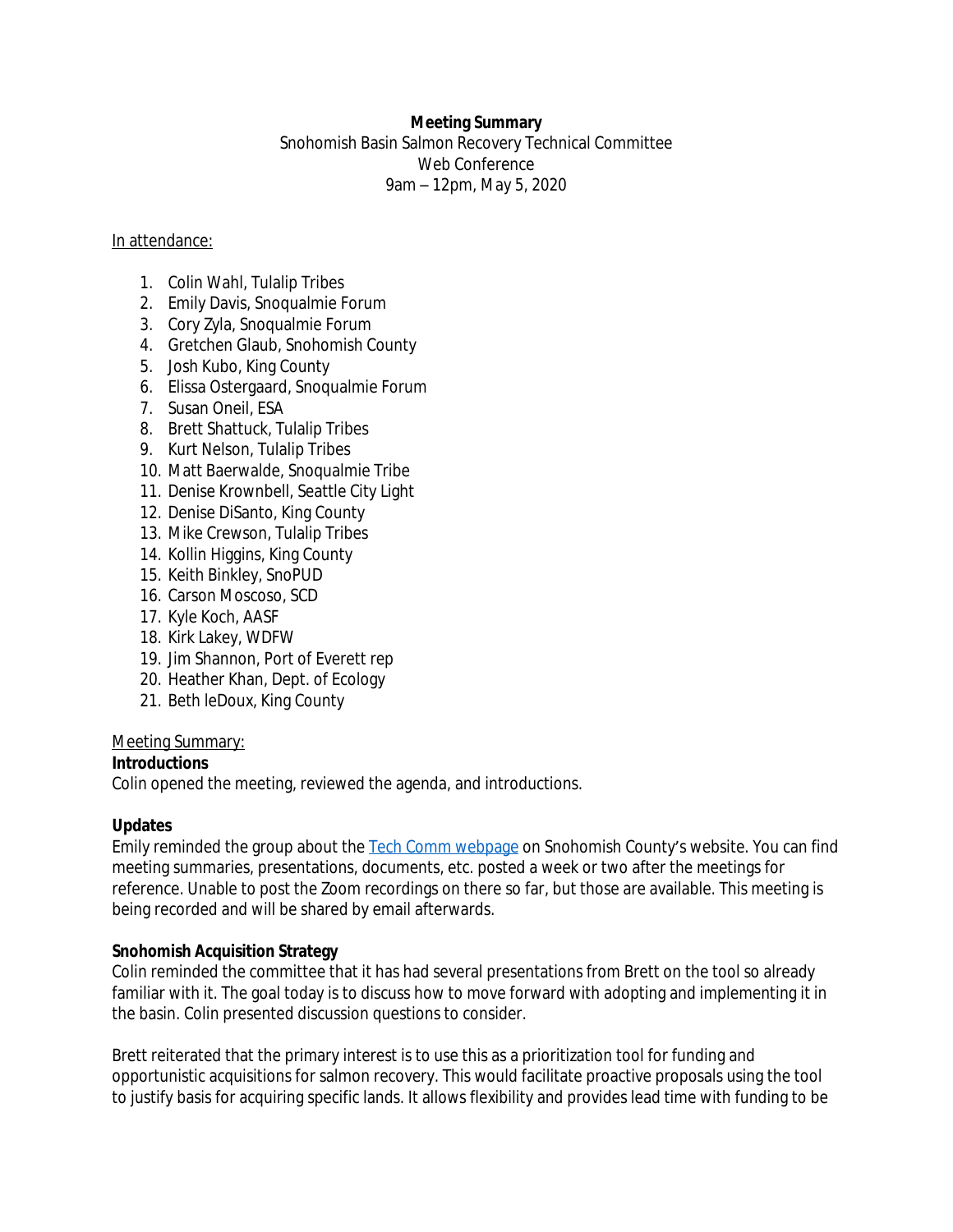able to then seize opportunities when properties come on the market before it gets sold to someone else. The tool provides relative scores within a geographic area where everything is important. Good discussion starter.

Colin commented that it seems like more of a decision support tool rather than a "strategy" per se. So the question is how do we integrate this into the larger scope of the whole basin when it doesn't currently apply to the Snoqualmie and other tributaries?

Brett explained that the team always viewed this as Phase 1 with the plan to expand it to the Snoqualmie etc. in the future. They just did not do so initially because it seemed like comparing apples to oranges – the metrics used for scoring the floodplain units (FPU) in the Skykomish and Pilchuck are weighted heavily on the relative elevation to the river. Whereas the Snoqualmie mainstem has natural levees and low elevations on the river and high elevations adjacent to the river. The same goes for the estuary. A direct comparison would therefore skew the scores because the rivers and habitats behave so differently. That's why they have proposed that the metrics used in the estuary and French Creek could be applied differently as appropriate than in the Snoqualmie, Skykomish, and Pilchuck. The only potential impact is that it doesn't offer the proactive securing of funds in areas not included in the geographic extent, but it shouldn't prevent specific, important parcel acquisitions in those areas. This tool enables proactive pursuit of funding when we don't have specific parcels identified quite yet.

Elissa asked if restoration need on the parcel is included in the tool's scoring scheme (e.g. levee removal/bank armoring)? Does this tie in or is it duplicative of the Sustainable Land Strategy identification of parcels for restoration or acquisition? How much of a priority are those parcels that have a restoration need? Brett clarified that the tool gives a restoration potential score, conservation potential score, and base score with relative level of degradation informing those scores. Everyone's idea of what's most important to focus on is slightly different as do the funding entities. The tool gives you a suite of metrics and properties relative to one another. This can be viewed through different lenses depending on what you're looking for. It doesn't make decisions for you.

Kurt added that the strategy was not used to develop the basin's current SLS Fbd project package. But the team hopes it will be able to inform the fish side of things down the road. It doesn't account for flood or agriculture concerns though.

Gretchen proposed changing the tool's name in order to differentiate it as a decision tool rather than an acquisition strategy. The "acquisition strategy" would be: protecting the highest and best use lands with the most potential for restoration. Then this decision support tool and scores are the way to assess and help identify lands to target for investment. That could be helpful for managing the understanding behind the semantics.

The Tech Comm is being asked to support the use of this tool in pursuit of that strategy for the applicable geographic extent incorporated in the tool at this time. The group considered if we adopt this tool, what does that mean for those parcels not included in its present geographic scope? Do we just evaluate those on a case-by-case basis? Do we adopt this tool overall or just for the SRFB projects he has proposed this round?

Some members shared their opinion that the tool makes a lot of sense for the geographical extent. As long as we acknowledge we haven't had a discussion about whether it prioritizes the areas in its present scope over those that it doesn't, then we can move it forward. It poses an interesting question about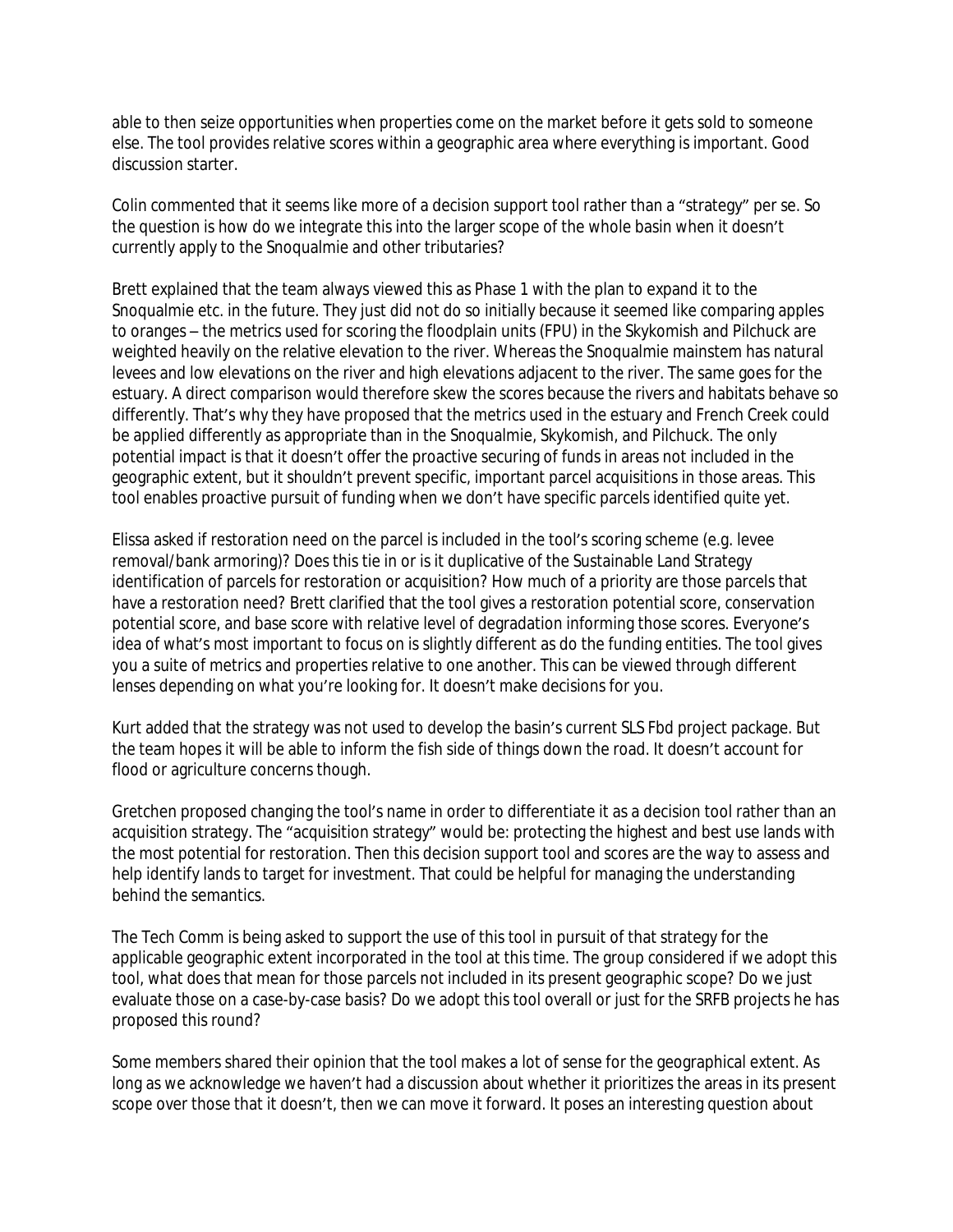what the strategy is and should be. Maybe that's a discussion the tool sets up for us. The actual development of the strategy is a bigger task. Others added that it could be used to inform Tech Comm recommendation for submitting letters of support for the Fbd proposal being discussed today.

Kurt noted that this tool is based on the Stillaguamish one. Their tool, in its first Phase, was used for the North Fork and a little on the South Fork, but didn't preclude acquisitions in the Lower Stillaguamish which the tool was not applicable to at that time. Now they're just finishing the Phase that applies to the Lower Stilly.

Denise added that the Skagit has an acquisition strategy separate from its decision support tool and it has been very beneficial. This dynamic removes the weighting issue. She suggested making a pros and cons assessment of the Skagit and the Stilly processes to bring forward the best of both and make the strongest strategy and tool for the Snohomish basin.

Brett commented that there is no timeline for extending the geography yet. Tulalip Tribes doesn't have funding for this work at this time. The team wanted to get buy-in before diving in deeper. If we want to move into the next Phase of extending the geographical extent then they will likely need to secure grant funds.

Susan clarified the semantics, restating it seems like there are actually three pieces: the GIS tool, the accompanying strategy document for that geographic extent presently covered, and the global acquisition strategy statement that Gretchen characterized earlier (like those we talk about in the plan update). She suggested using a different term to differentiate between the two "strategies".

Colin noted it would be good to have a subcommittee of the Tech Comm, at least until we have a global strategy developed and maybe beyond, to evaluate and implement the tool. Members were directed to reach out to Emily and/or Colin to participate. After taking a vote, there was general support for moving forward with adopting the tool.

Emily reviewed the next steps: form a subcommittee and draft a letter of recommendation to submit to the Forum?

**Juvenile Salmon in the Snoqualmie Study—Presented by Josh Kubo, King County Science Section** The Snoqualmie supports the freshwater life stages of various salmonids including Chinook. Understanding how their habitat use patterns and needs has been an ongoing priority. Reviewed life history stages of salmonids in the Snoqualmie watershed. Reviewed scope, methods, and results of the study. Guiding research questions and findings:

- A. What is their distribution? Snoqualmie River supports year-round use. Chinook are found throughout the river.
- B. Which habitats do they use? A diversity of habitats support juvenile Chinook with minimal growth during late-fall and winter. Mainstem, floodplain, and tributaries areas are critical for juvenile Chinook.
- C. What are potential explanatory variables and habitat attributes? Classification/regression analysis is ongoing, but suggests month, habitat type, depth, and substrate could all be potential factors. Further examination via potential break-out by month or reach could provide more insight into the variable associations as well.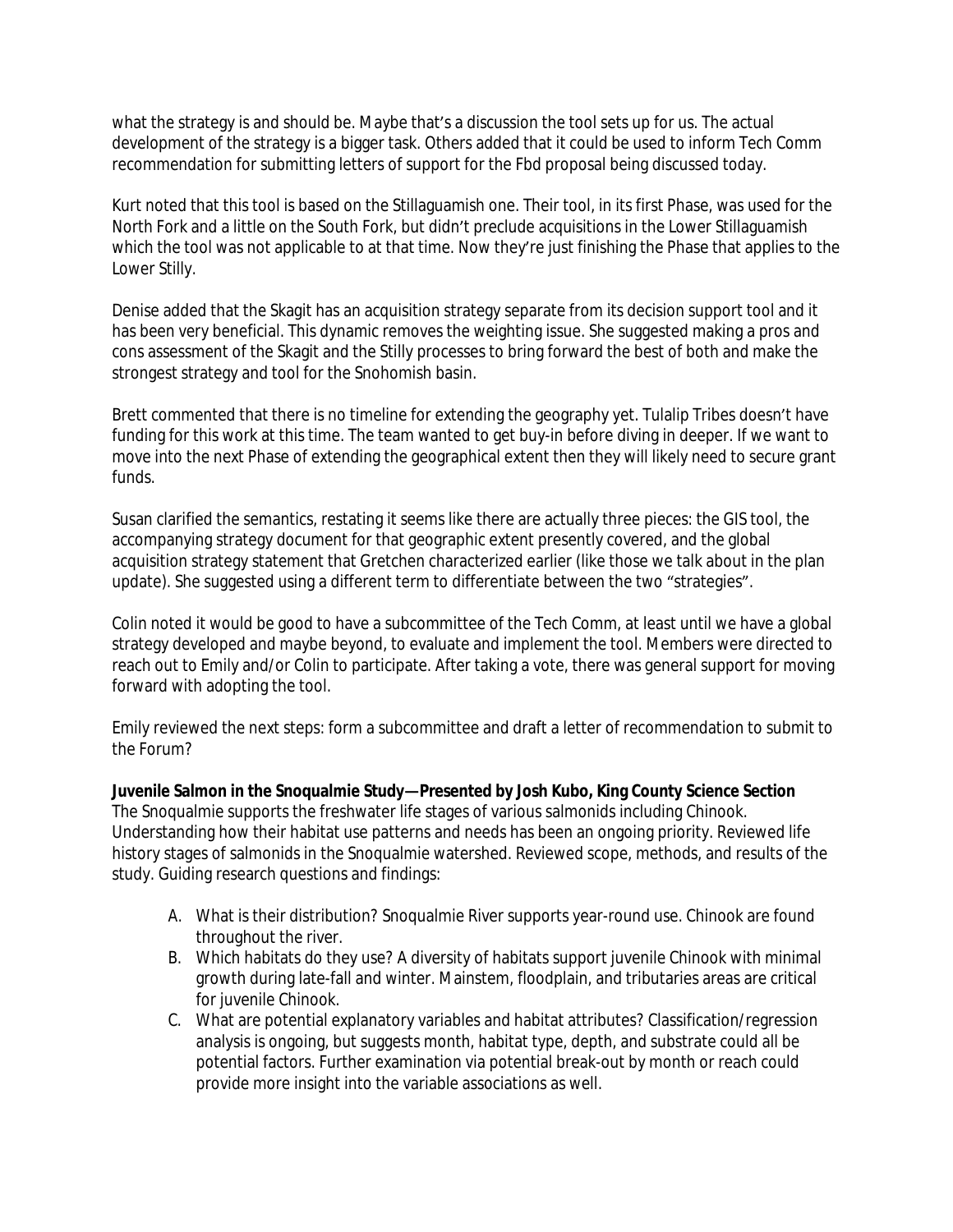D. Does distribution and habitat use change across months? Yes, there appears to be habitat use shifts across seasons. Conditions across seasons are important. Monitoring is needed across habitats and seasons for a full understanding of habitat needs.

See presentation for more details.

Members asked if there was concern about variable interaction in the analysis (e.g. tree analysis and LWD). Josh responded that it's something we're considering as we evaluate attributes moving forward.

Matt commented that maybe they're not seeing salmonids because of lack of wood; wood supports Chinook habitat.

Elissa asked about their lack of sampling in August and September – there are a lot of recreational floaters in the Fall City reach during those months. What do you think about the potential impacts of that? Is it important to investigate given the presence observed there? Josh noted that they can't electrofish during those months due to the water temperature levels being too high. So that's why they didn't sample then. But the fish are likely present since they were found above and below that reach.

Kurt asked about whether fish recovered late in the year appeared to be going through smoltification and leaving at the end of the year? Josh said most had very strong parr marks and a low appearance of smoltification. It didn't appear that they would be going through smoltification in the near term.

Kurt asked if temperatures coming out of the tributaries have attracted the fish to those locations. Josh said that although they measured temperatures he doesn't think they were seeking out the tributaries, but just ended up there. Since they sampled right after the flood there were similar temperatures throughout the area.

Kollin mentoned that the Tulalips were evaluating otoliths and asked if they were looking at mineral signatures to pick out particular locations on tributaries. This could help figure out where the fish are coming from. Colin noted they are doing so. Mike Crewson added that they haven't looked at temperatures or isotopes of the otoliths, but have looked at thermal marks of watersheds. He also noted the declines in yearling factions were concerning. Since the yearlings have to live in the freshwater for 1.5 years the temperatures may be having impacts on them over time.

### **SRFB 2020 Recommendations**

Gretchen informed the group that there is no ranked list yet. After the state technical reviewers went over the projects there were 2 cleared, 9 NMI (needs more information), and 1 POC (project of concern). Local reviewers also feel they need more information before finishing their scoring. She will keep the committee posted as things progress.

# **Floodplains by Design**

The lead entity needs committee recommendation to provide a letter of support for the four projects from the Snohomish Basin submitting applications. The committee had presentations from three out of the four projects. The last one is from Snohomish County who will be presenting next month. It's pretty clear that the projects we have heard from so far have a clear salmon nexus (Cherry Valley Initiative, Snoqualmie Levee Setback, and Hafner-Barfuse (aka Fall City Reach Restoration)).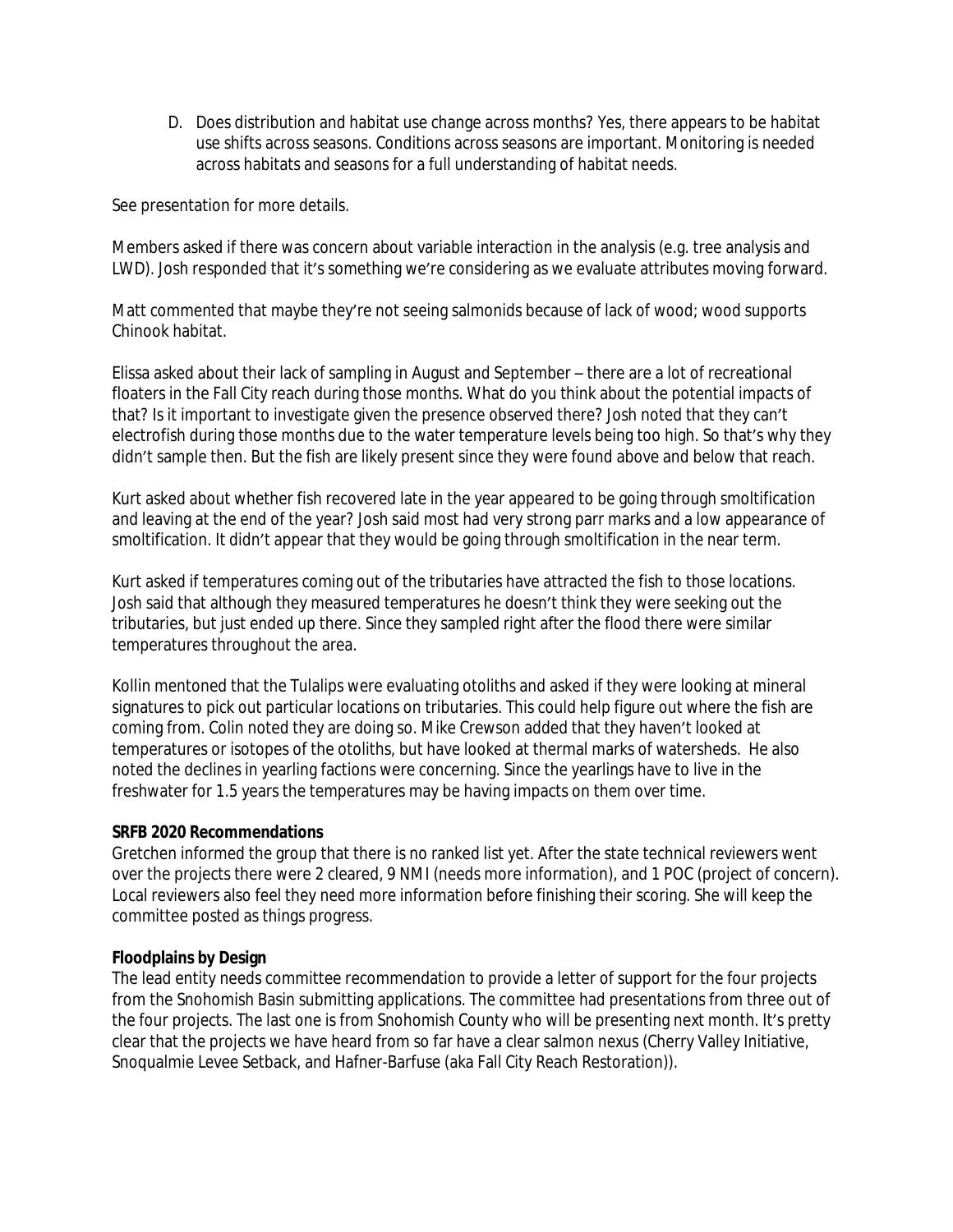The committee approved submitting letters of support for these projects.

### **Roundtable Updates—Focus on "How is COVID affecting your group?"**

Colin shared that Tulalip has a number of staff on furlough. Hopefully, they will be returning next month after the "Stay home, stay safe" order is lifted. A lot of data collection work is not being done at the moment like the estuary monitoring with Mike Rustay. Trapping isn't happening either.

Brett shared that the dam removal for the Pilchuck Dam project is still planned for this summer. See website for more information: Pilchuckriverdam.com

Mike Rustay shared that Snohomish County has canceled most estuary sampling work. They are still planning to do some Smith Island and Mid-Spencer site-specific monitoring without the boat. State of our Waters ambient habitat water monitoring is still planning to continue. Lots of projects are slowly moving forward. Thomas Eddy/Bob Heirman Park hasn't been able to move forward with outreach, but still doing some design work.

Josh shared that King County project monitoring is restricted to that which can be done using social distancing practices (no boat work) so mostly just snorkel monitoring in WRIA 8.

Keith shared that many PUD staff are under mandatory teleworking orders. A small set of field staff are working to manage requirements under the FERC license. They're still collecting data on the smolt trap. Staff took Spada Lake profiles with social distancing measures recently.

Mike C shared Tulalip had initiated intensive before/after release sampling for early/late timed release to improve hatchery fish size, but that is on hold. They are still tagging fish though. The boat operators are from Canada so it's almost certain it won't be happening this year. They received one grant extension to do the work next year instead.

Carson shared that SCD has not furloughed any staff, but some riparian planting work is on hold. Fish passage projects are moving ahead.

Kyle shared that all AASF employees had been laid off, but layoffs have been ended as of today. They are trying to get a small business loan to cover costs, but remain unsure about where things will be for summer field work.

Doug shared that the WFC office closed, but he's not sure about field work status.

Kirk shared that WDFW is still issuing HPAs.

Jim shared that Blue Heron Slough construction is starting back up.

### **Target Setting—Presentation by Elissa Ostergaard**

Part of the plan update includes looking at our 20-year targets from the 2005 plan and updating them as needed. Elissa gave everyone a refresher on what is in the 2005 plan, how were they developed, how they fit in with the plan update, and the proposed approach for updating targets through 2030.

The plan for the update was to collect and synthesize new information and develop a framework. This is still in progress. Timeline includes a draft in June 2021 with adoption later that year.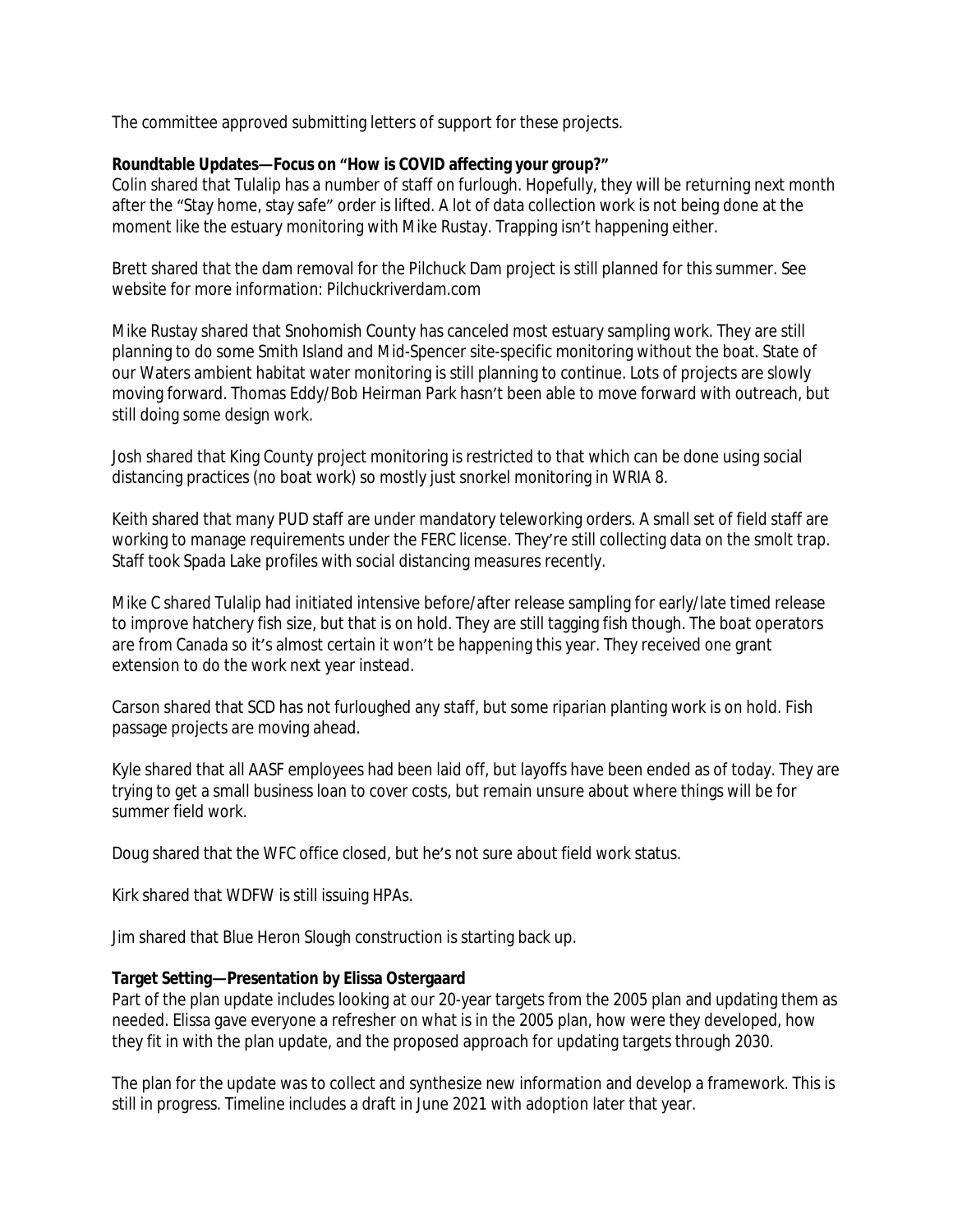The 2005 plan was a 50-year plan with goals for 2055 based on habitat needs to meet co-manager targets for salmon. It also had 10-year milestones for habitat improvements. It took a 6-year long process to complete the plan which was based on the tri-county framework.

The Snohomish basin was the NOAA and region's test case. All the EASC work was done in conjunction with the technical review team (TRT) of scientific experts. There were eight steps in the EASC to synthesize and prioritize information. The Forum had a strong role with the TRT and Tech Comm to take the technical analysis and make political considerations about what alternatives to include in the plan. The EASC purpose was to compile all the previous work and provide guidance on what actions to take where to improve fish populations as well as develop and evaluate the different conservation scenarios. The technical basis included studies from the late 90s and early 00s: EDT modeling, limiting factors analysis, watershed process model, potential capacity model, Snohomish habitat conditions. The EASC is available online if interested in more details.

In the Snoqualmie they set interim targets for 2025 and an updated their 10-year project list. Targets were organized by subbasin strategy group and habitat type. In some cases, the first 10-year targets were doubled or made to be 40% of total goal.

The plan update is for setting 25-year targets; 2030 will be halfway to our 50-year goals. In the update we will see if we need to revise the 50-year goals, remove targets that are not useful, and add new ones as appropriate. We will also consider common indicators from PSP for regional targets and where more or less effort is needed.

Susan asked the core team to describe process they're thinking aboutLayout our thinking around who and when this work will get done and when it will come back to the committee? Get volunteers from the committee?

The core team is considering dividing by habitat type as folllows -

- Estuary white paper group well-established.
- Nearshore group planning to coordinate with Kathleen's return, MRC, and LIO engaged as well as marine survival report coming out.
- **•** Freshwater as a standalone body of work.
- Riparian work group.

Kurt asked about how the lifecycle NTA fits into this. Gretchen said the timelines unfortunately don't mesh. But they will be paying attention to it. Mike Rustay doesn't expect the lifecycle modeling to provide findings too far out of alignment with what we will propose in the update. Mike Crewson said Tulalip is looking at the offshore marine area and have several studies and plan to continue to do so. They're specifically monitoring this due to the poor survival. It's an important factor to consider along with nearshore and estuary.

Kurt noted that Josh Chamberlain is writing an estuary white paper. He suggested someone write a nearshore/offshore marine areas white paper as well. Gretchen said we haven't talked about a white paper for offshore marine, but have talked about the marine survival project data incorporation.

Kurt added that the original plan focused on Chinook and touched on other species. He asked if it is the goal of the group is to continue to focus on Chinook and not include other species that are also in decline as well. Gretchen said the core team has talked about whether or not to identify specific targets